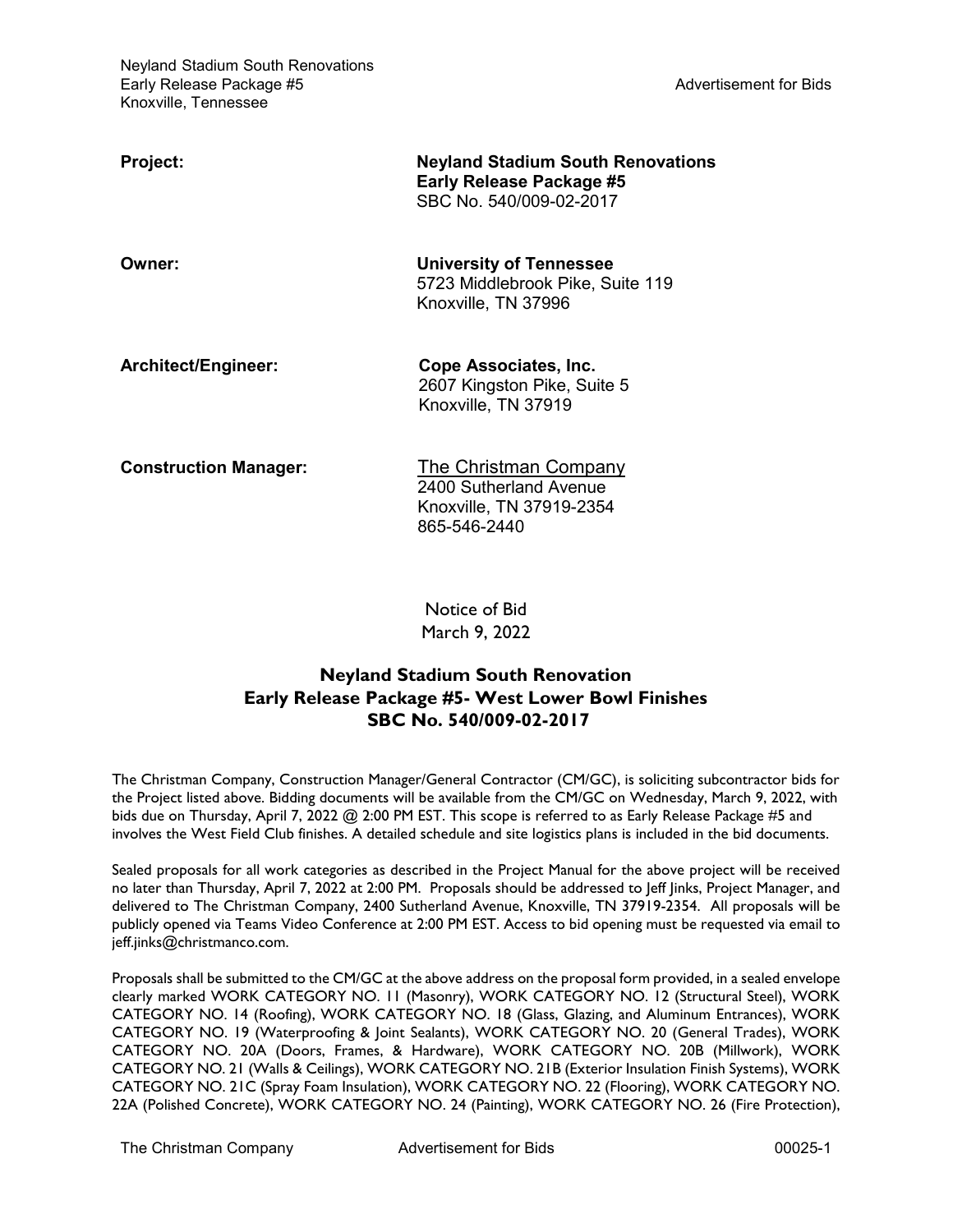WORK CATEGORY NO. 27 (Mechanical and Plumbing Systems), and WORK CATEGORY NO. 28 (Electrical Systems) shall be identified with the project name and the bidder's name and address. No emailed proposals will be accepted.

There will be an online pre-bid video conference on Tuesday, March 15, 2022 at 2:00 PM conducted by the CM/GC. In order to attend this pre-bid, please contact Jeff Jinks at jeff.jinks@christmanco.com. It is strongly recommended that contractors tune into the pre-bid conference and do a site visit. Walkthroughs can be scheduled by bidder direct with The Christman Company. No large groups can be accommodated due to the COVID-19 Pandemic.

It is the express desire of The University of Tennessee and the State Building Commission to include an emphasis on diversity in its contractual relationships with contractors for the construction, demolition, or renovation of State projects under jurisdiction of the Commission. The Commission acknowledges that firms who demonstrate and embrace diversity within their programs and policies are assisting the State in achieving its goals in building a more reflective marketplace of the community within this State.

It is a requirement of all successful Bidders or proposers on projects under the jurisdiction of the State Building Commission that they report to the State the names and amounts of contracts entered into with diversity-owned businesses on their contract with the State in order for the State to collect data on such participation.

*The Christman Company is an equal opportunity employer. We strongly encourage and support participation of small, minority and woman-owned businesses*.

All contractors bidding on work must be bondable and must include in their bid the cost for furnishing a Co-Obligee Labor and Material Payment Bond and a Co-Obligee Performance Bond. On the proposal form the contractor will identify a cost to be deducted from their bid should bonds not be required.

All questions are to be directed to the Construction Manager and received no later than close of business on March 24, 2022. No direct contact with the Owner or Architect is allowed.

Each Proposal shall be accompanied by a certified check, cashiers' check, money order, or bid bond made payable to The Christman Company in an amount not less than five percent (5%) of the base bid as a bid security. The Bid Security of Bidders under consideration will be returned immediately after award of contracts by the Construction Manager. The amount of the guarantee shall be forfeited to the Owner if the successful Bidder fails to enter into a contract and furnish required bonds and insurance within 30 days after award of contracts.

Bidders must be licensed as required by State Law.

All proposals submitted shall remain valid for a period of ninety (90) days after the bid date. The Owner, Architect and Construction Manager reserves the right to waive any irregularities, reject any or all proposals, or accept any proposal, which, in their opinion, will serve their best interest. The Christman Company is an equal opportunity employer.